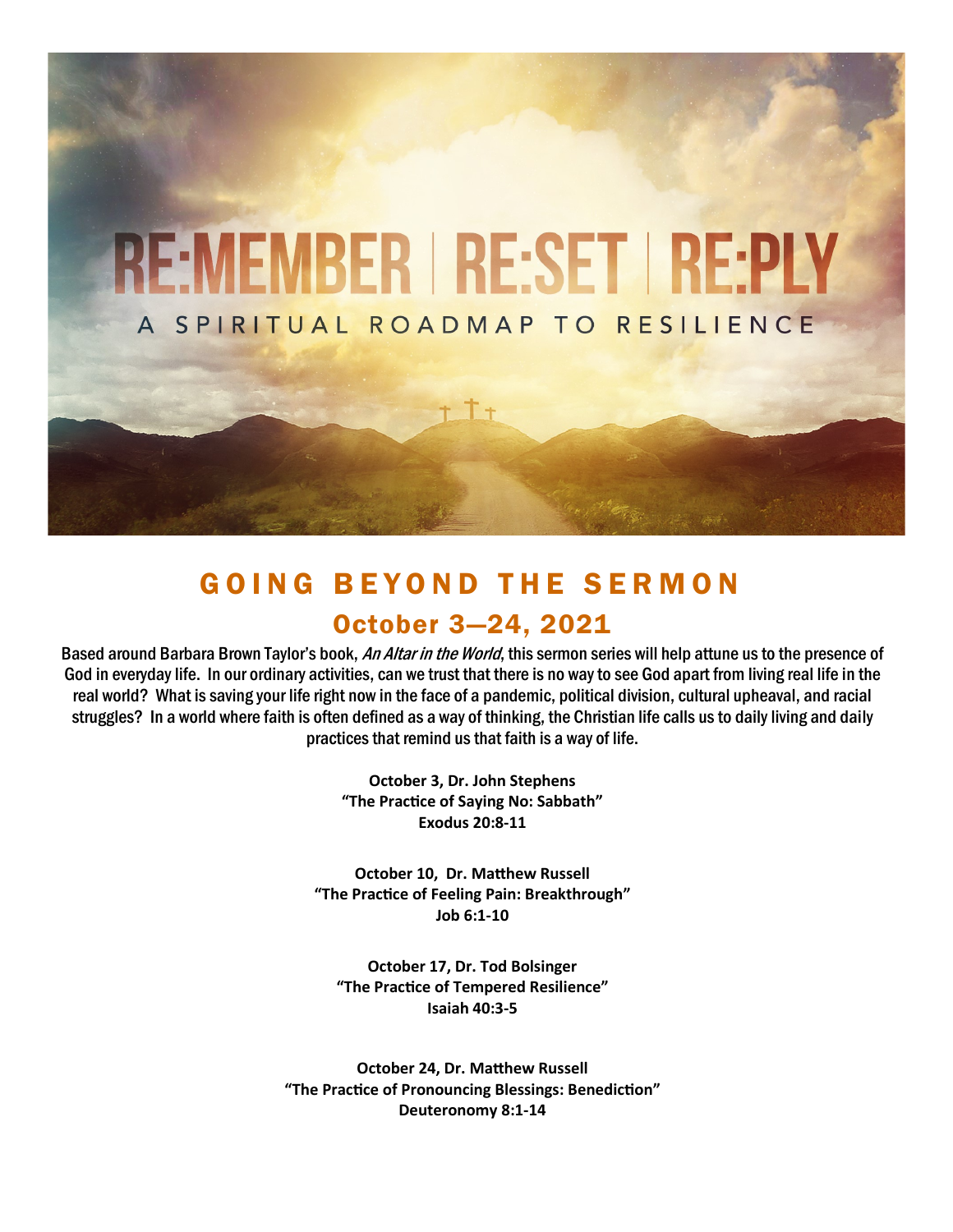### **BIBLE S.W.A.P.**

#### **S—Scripture: Exodus 20:8-11**

Remember the sabbath day, and keep it holy. **<sup>9</sup>** Six days you shall labor and do all your work. **<sup>10</sup>** But the seventh day is a sabbath to the LORD your God; you shall not do any work—you, your son or your daughter, your male or female slave, your livestock, or the alien resident in your towns. <sup>11</sup> For in six days the LORD made heaven and earth, the sea, and all that is in them, but rested the seventh day; therefore the LORD blessed the sabbath day and consecrated it.

**\_\_\_\_\_\_\_\_\_\_\_\_\_\_\_\_\_\_\_\_\_\_\_\_\_\_\_\_\_\_\_\_\_\_\_\_\_\_\_\_\_\_\_\_\_\_\_\_\_\_\_\_\_\_\_\_\_\_\_\_\_\_\_\_\_\_\_\_\_\_\_\_\_\_\_\_\_\_\_\_\_\_\_\_\_\_\_\_ \_\_\_\_\_\_\_\_\_\_\_\_\_\_\_\_\_\_\_\_\_\_\_\_\_\_\_\_\_\_\_\_\_\_\_\_\_\_\_\_\_\_\_\_\_\_\_\_\_\_\_\_\_\_\_\_\_\_\_\_\_\_\_\_\_\_\_\_\_\_\_\_\_\_\_\_\_\_\_\_\_\_\_\_\_\_\_\_ \_\_\_\_\_\_\_\_\_\_\_\_\_\_\_\_\_\_\_\_\_\_\_\_\_\_\_\_\_\_\_\_\_\_\_\_\_\_\_\_\_\_\_\_\_\_\_\_\_\_\_\_\_\_\_\_\_\_\_\_\_\_\_\_\_\_\_\_\_\_\_\_\_\_\_\_\_\_\_\_\_\_\_\_\_\_\_\_ \_\_\_\_\_\_\_\_\_\_\_\_\_\_\_\_\_\_\_\_\_\_\_\_\_\_\_\_\_\_\_\_\_\_\_\_\_\_\_\_\_\_\_\_\_\_\_\_\_\_\_\_\_\_\_\_\_\_\_\_\_\_\_\_\_\_\_\_\_\_\_\_\_\_\_\_\_\_\_\_\_\_\_\_\_\_\_\_ \_\_\_\_\_\_\_\_\_\_\_\_\_\_\_\_\_\_\_\_\_\_\_\_\_\_\_\_\_\_\_\_\_\_\_\_\_\_\_\_\_\_\_\_\_\_\_\_\_\_\_\_\_\_\_\_\_\_\_\_\_\_\_\_\_\_\_\_\_\_\_\_\_\_\_\_\_\_\_\_\_\_\_\_\_\_\_\_ \_\_\_\_\_\_\_\_\_\_\_\_\_\_\_\_\_\_\_\_\_\_\_\_\_\_\_\_\_\_\_\_\_\_\_\_\_\_\_\_\_\_\_\_\_\_\_\_\_\_\_\_\_\_\_\_\_\_\_\_\_\_\_\_\_\_\_\_\_\_\_\_\_\_\_\_\_\_\_\_\_\_\_\_\_\_\_\_ \_\_\_\_\_\_\_\_\_\_\_\_\_\_\_\_\_\_\_\_\_\_\_\_\_\_\_\_\_\_\_\_\_\_\_\_\_\_\_\_\_\_\_\_\_\_\_\_\_\_\_\_\_\_\_\_\_\_\_\_\_\_\_\_\_\_\_\_\_\_\_\_\_\_\_\_\_\_\_\_\_\_\_\_\_\_\_\_ \_\_\_\_\_\_\_\_\_\_\_\_\_\_\_\_\_\_\_\_\_\_\_\_\_\_\_\_\_\_\_\_\_\_\_\_\_\_\_\_\_\_\_\_\_\_\_\_\_\_\_\_\_\_\_\_\_\_\_\_\_\_\_\_\_\_\_\_\_\_\_\_\_\_\_\_\_\_\_\_\_\_\_\_\_\_\_\_**

#### **Notes:**

### **W-What Does it Mean and What Can I Obey?**

The same Hebrew word is used in verses 8 and 11. The first time it is translated holy and the second time consecrated. God made (consecrated) the seventh day as holy and directs us to do the same. The New Oxford Annotated Bible notes say that the sabbath is distinct from other days and is directed to God as creator. In Exodus 16:23-30, the Israelites experienced the reality of the sabbath. While gathering manna on the sixth day, Moses told them, "Tomorrow is a day of solemn rest, a holy sabbath to the Lord; bake what you want to bake and boil what you want to boil, and all that is left over put aside to be kept until morning. So they put it aside until morning, as Moses commanded them; and it did not become foul, and there were no worms in it." He told them that if they went to gather manna on the sabbath they would not find any. Those who tried to gather "found none." The Lord noticed. "How long will you refuse to keep my commandments and instructions? See! The Lord has given you the sabbath, therefore on the sixth day he gives you food for two days; each of you stay where you are; do not leave your place on the seventh day. So the people rested on the seventh day."

The people were learning to obey God's command *before* the commandment was given! We are still learning today! Let's look at how the commandment developed over time.

**Rest for the sake of others.** Exodus 23:12 says, "Six days you shall do your work, but on the seventh day you shall rest, so that your ox and your donkey may have relief, and your homeborn slave and the resident alien may be refreshed.

**Rest as an outward sign of covenant with God.** Exodus 32:16-17 states, "Therefore the Israelites shall keep the sabbath, observing the sabbath throughout their generations, as a perpetual covenant. It is a sign forever between me and the people of Israel that in six days the Lord made heaven and earth, and on the seventh day he rested, and was refreshed."

**Rest in busy seasons.** When the commandments were reissued after the golden calf episode, the commandment was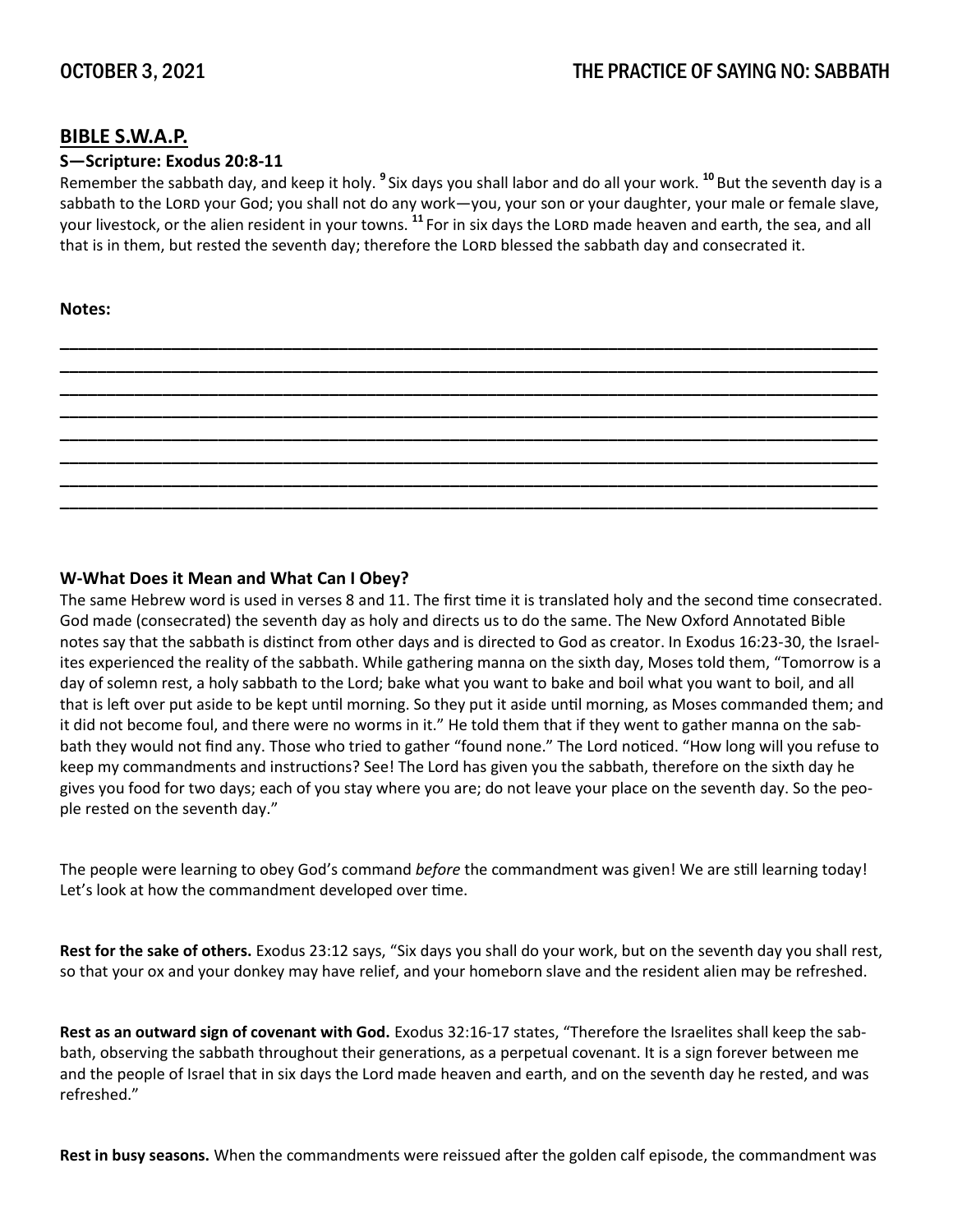extended to seasons of busyness. Exodus 34:21 says, "Six days you shall work, but on the seventh day you shall rest; *even in plowing time and in harvest time you shall rest."*

**Rest as demonstrated by Jesus**. Jesus parted with the strict sabbath rules that developed over time. He and his hungry disciples plucked grain and ate; Jesus healed on the sabbath and condoned saving animals and trusting God to provide. He summed up the sabbath commandment this way: "For the Son of Man is lord of the sabbath . . . it is lawful to do good on the sabbath." (See Matthew 12: 1-14, Mark 2:23-3:6, Luke 6:1-11 and Matthew 6:26-30)

### **A-Apply**

Barbara Brown Taylor, in an *Altar in the World,* describes sabbath as the practice of saying no. We've reviewed both Old and New Testaments and seen the difficulties that both the Hebrews and early Christ followers had with understanding the need for not working as a way of honoring God. We know our own temptations to work day in and day out. Taylor proposes that "saying no is a more difficult spiritual practice than tithing, praying on a cold stone floor, or visiting a prisoner on death row." (p. 125) Here are some questions we can use to reflect on our own relationship with sabbath keeping.\*

Are you someone who is easily seduced by saying "yes" to doing too much? Do you wear busy-ness as a badge of honor? What do you say "yes" to instead of Sabbath time, instead of God?

\_\_\_\_\_\_\_\_\_\_\_\_\_\_\_\_\_\_\_\_\_\_\_\_\_\_\_\_\_\_\_\_\_\_\_\_\_\_\_\_\_\_\_\_\_\_\_\_\_\_\_\_\_\_\_\_\_\_\_\_\_\_\_\_\_\_\_\_\_\_\_\_\_\_\_\_\_\_\_\_\_\_\_\_\_\_\_\_\_\_\_\_\_\_\_\_\_ \_\_\_\_\_\_\_\_\_\_\_\_\_\_\_\_\_\_\_\_\_\_\_\_\_\_\_\_\_\_\_\_\_\_\_\_\_\_\_\_\_\_\_\_\_\_\_\_\_\_\_\_\_\_\_\_\_\_\_\_\_\_\_\_\_\_\_\_\_\_\_\_\_\_\_\_\_\_\_\_\_\_\_\_\_\_\_\_\_\_\_\_\_\_\_\_\_

How good are you at saying no? What helps you say no? What hinders you from saying no? How has this affected your  $\blacksquare$  life?

\_\_\_\_\_\_\_\_\_\_\_\_\_\_\_\_\_\_\_\_\_\_\_\_\_\_\_\_\_\_\_\_\_\_\_\_\_\_\_\_\_\_\_\_\_\_\_\_\_\_\_\_\_\_\_\_\_\_\_\_\_\_\_\_\_\_\_\_\_\_\_\_\_\_\_\_\_\_\_\_\_\_\_\_\_\_\_\_\_\_\_\_\_\_\_\_\_

Think back to how your habits developed. Did your family observe any Sabbath traditions when you were growing up? What were they? Was your experience with them positive or negative?

\_\_\_\_\_\_\_\_\_\_\_\_\_\_\_\_\_\_\_\_\_\_\_\_\_\_\_\_\_\_\_\_\_\_\_\_\_\_\_\_\_\_\_\_\_\_\_\_\_\_\_\_\_\_\_\_\_\_\_\_\_\_\_\_\_\_\_\_\_\_\_\_\_\_\_\_\_\_\_\_\_\_\_\_\_\_\_\_\_\_\_\_\_\_\_\_\_ \_\_\_\_\_\_\_\_\_\_\_\_\_\_\_\_\_\_\_\_\_\_\_\_\_\_\_\_\_\_\_\_\_\_\_\_\_\_\_\_\_\_\_\_\_\_\_\_\_\_\_\_\_\_\_\_\_\_\_\_\_\_\_\_\_\_\_\_\_\_\_\_\_\_\_\_\_\_\_\_\_\_\_\_\_\_\_\_\_\_\_\_\_\_\_\_\_

On page 138 Taylor proposes an exercise. "Make two lists on one piece of paper. On one side of the paper list all of the things you know give you life that you never take time to do. Then, on the other side, make a list of all the reasons why you think it is impossible for you to do those things."

#### **P- Prayer**

Lord of the Sabbath, I give myself to you for rest and for your care — of me, my family, and all who are dependent on me and serve me. I pray that as I lose myself in you, you find me praising you and you alone. Amen.

*\*Sources for the application questions are adapted from questions written by the Rev. Rebecca Edwards, Good Samaritan Episcopal Church, San Diego CA and from HarperOne Reading and Discussion Guide for An Altar in the World. For more reading and discussion guides like this one, visit [www.smallgroupguides.com.](http://www.smallgroupguides.com)*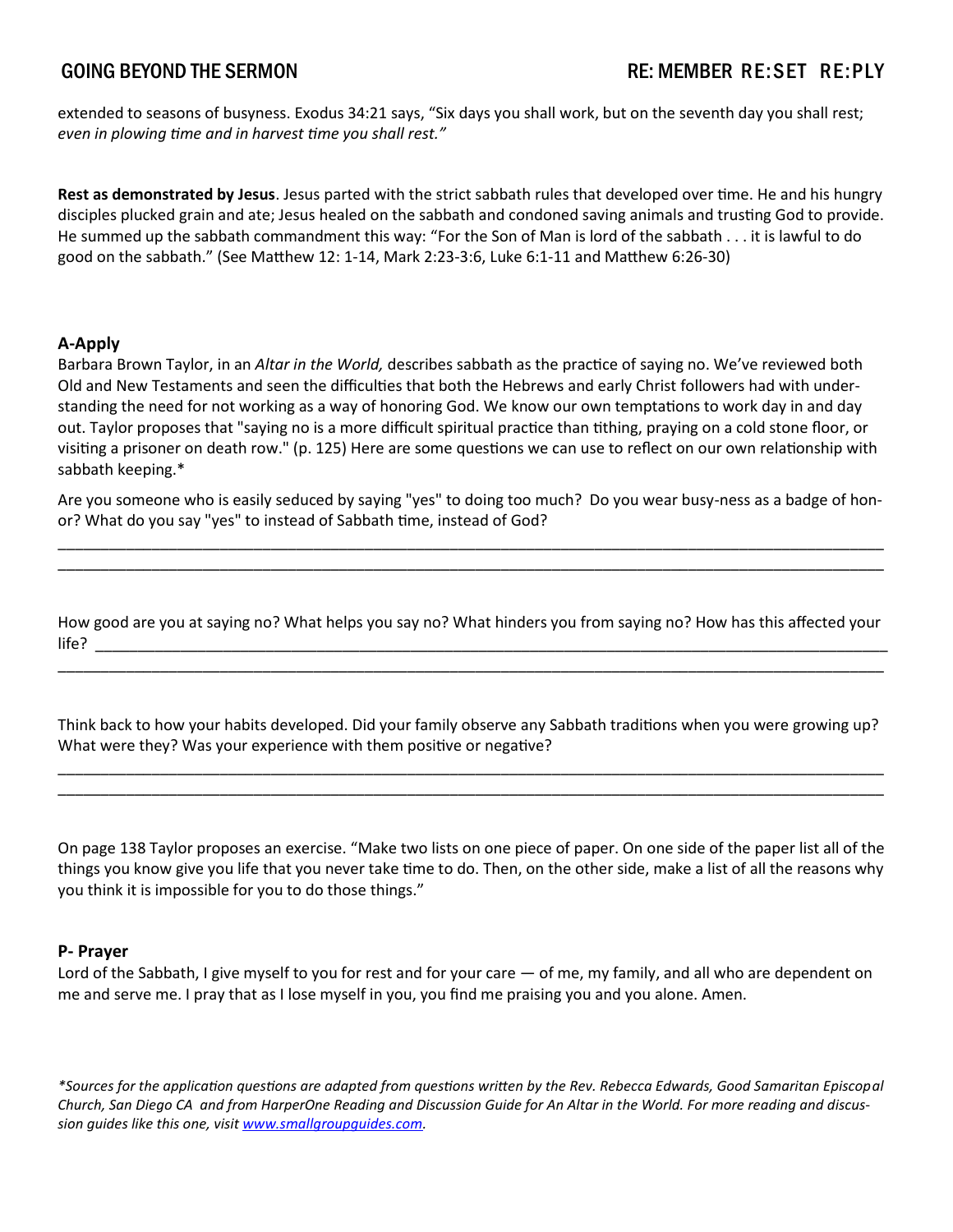### **BIBLE S.W.A.P.**

#### **S—Scripture: Job 6:1-10**

Then Job answered:

**2** "O that my vexation were weighed, and all my calamity laid in the balances! **3** For then it would be heavier than the sand of the sea; therefore my words have been rash. **4** For the arrows of the Almighty are in me; my spirit drinks their poison; the terrors of God are arrayed against me. **5** Does the wild ass bray over its grass, or the ox low over its fodder? **6** Can that which is tasteless be eaten without salt, or is there any flavor in the juice of mallows? **<sup>7</sup>** My appetite refuses to touch them; they are like food that is loathsome to me. **8** "O that I might have my request, and that God would grant my desire; **9** that it would please God to crush me, that he would let loose his hand and cut me off! **<sup>10</sup>** This would be my consolation; I would even exult in unrelenting pain; for I have not denied the words of the Holy One.

#### **Notes:**

#### **W-What Does it Mean and What Can I Obey?**

The book of Job raises the question of the injustice of undeserved suffering. Job, a righteous man who is afflicted by God, apparently unjustly, is demanding restitution. This passage is in the first cycle of three dialogues between Job and the friends. His arguments against God are poetical and theological. The external description of suffering gives way to Job's inner experience – he wishes to never have been born; failing that, he wishes to have died at birth; failing that, he wishes that suffering as he is, he could die when he is ready. (vv. 8-9) "If he could die now, before his suffering leads him into blasphemy, he could at least have the consolation of not having denied the words, the commandments, of the Holy One. Here Job begins to think of God as his enemy, armed with poisoned arrows and with terrors as his army." (New Oxford Annotated Bible, NRSV, pp. 729, 731)

**\_\_\_\_\_\_\_\_\_\_\_\_\_\_\_\_\_\_\_\_\_\_\_\_\_\_\_\_\_\_\_\_\_\_\_\_\_\_\_\_\_\_\_\_\_\_\_\_\_\_\_\_\_\_\_\_\_\_\_\_\_\_\_\_\_\_\_\_\_\_\_\_\_\_\_\_\_\_\_\_\_\_\_\_\_\_\_\_\_ \_\_\_\_\_\_\_\_\_\_\_\_\_\_\_\_\_\_\_\_\_\_\_\_\_\_\_\_\_\_\_\_\_\_\_\_\_\_\_\_\_\_\_\_\_\_\_\_\_\_\_\_\_\_\_\_\_\_\_\_\_\_\_\_\_\_\_\_\_\_\_\_\_\_\_\_\_\_\_\_\_\_\_\_\_\_\_\_\_ \_\_\_\_\_\_\_\_\_\_\_\_\_\_\_\_\_\_\_\_\_\_\_\_\_\_\_\_\_\_\_\_\_\_\_\_\_\_\_\_\_\_\_\_\_\_\_\_\_\_\_\_\_\_\_\_\_\_\_\_\_\_\_\_\_\_\_\_\_\_\_\_\_\_\_\_\_\_\_\_\_\_\_\_\_\_\_\_\_ \_\_\_\_\_\_\_\_\_\_\_\_\_\_\_\_\_\_\_\_\_\_\_\_\_\_\_\_\_\_\_\_\_\_\_\_\_\_\_\_\_\_\_\_\_\_\_\_\_\_\_\_\_\_\_\_\_\_\_\_\_\_\_\_\_\_\_\_\_\_\_\_\_\_\_\_\_\_\_\_\_\_\_\_\_\_\_\_\_ \_\_\_\_\_\_\_\_\_\_\_\_\_\_\_\_\_\_\_\_\_\_\_\_\_\_\_\_\_\_\_\_\_\_\_\_\_\_\_\_\_\_\_\_\_\_\_\_\_\_\_\_\_\_\_\_\_\_\_\_\_\_\_\_\_\_\_\_\_\_\_\_\_\_\_\_\_\_\_\_\_\_\_\_\_\_\_\_\_ \_\_\_\_\_\_\_\_\_\_\_\_\_\_\_\_\_\_\_\_\_\_\_\_\_\_\_\_\_\_\_\_\_\_\_\_\_\_\_\_\_\_\_\_\_\_\_\_\_\_\_\_\_\_\_\_\_\_\_\_\_\_\_\_\_\_\_\_\_\_\_\_\_\_\_\_\_\_\_\_\_\_\_\_\_\_\_\_\_ \_\_\_\_\_\_\_\_\_\_\_\_\_\_\_\_\_\_\_\_\_\_\_\_\_\_\_\_\_\_\_\_\_\_\_\_\_\_\_\_\_\_\_\_\_\_\_\_\_\_\_\_\_\_\_\_\_\_\_\_\_\_\_\_\_\_\_\_\_\_\_\_\_\_\_\_\_\_\_\_\_\_\_\_\_\_\_\_\_**

The book of Job with its prologue, dialogue between God and Satan, Job's life experiences, his friends' advice about his plight, and God's final questions for Job give the reader much room for interpretation and reflection on the nature of God and humans, and on pain and suffering. The New Oxford Bible says, "The book of Job is perhaps the most sustained piece of theological writing in the Hebrew Bible, and it is unique in the Bible for its sympathetic portrayal of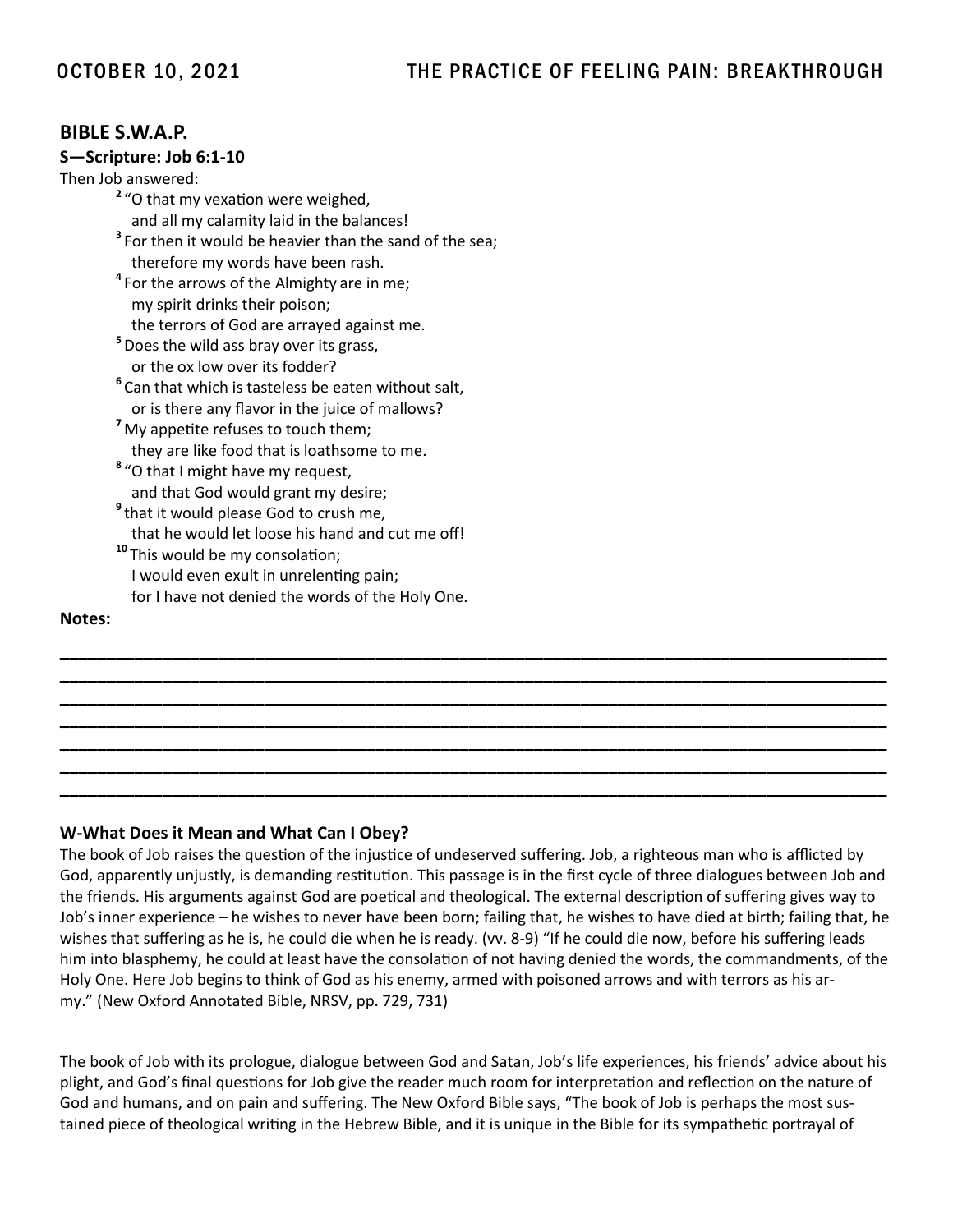differing theological points of view." (p. 726) Our task is to read this portion of Scripture, think deeply about Job's pain and our own, and respond to God honestly about our own circumstances as Job did.

### **A- Apply**

"Pain makes theologians of us all," writes Taylor. "If you have spent even one night in real physical pain, then you know what that can do to your faith in God, not to mention your faith in your own ability to manage your life." (p. 157) Job's questions to God included, "Why me?" Taylor continues, "Pain pushes people to the edge, causing them to ask fundamental questions such as "Why is this happening?" and "How can this be fixed?" Pain brings out the best in people along with the worst. Pain strips away all the illusions required to maintain the status quo. Pain begs for change, and when those in its grip find no release on earth, plenty of them look to heaven – including some whose formal belief systems preclude such wishful thinking."

We try to avoid pain (physical) and suffering (mental). However, "if you have ever made a graph of your life – writing your birthday at the left side of a page and today's date at the right, filling in the major events that have made you who you are – then you are likely to note that the spikes in your pain bear some relationship to the leaps in your growth." Are you willing to try this exercise?

In your life, has physical or mental pain been more prevalent? What is the greatest physical pain you have encountered (in yourself or someone else)?  $\overline{\phantom{a}}$   $\overline{\phantom{a}}$ \_\_\_\_\_\_\_\_\_\_\_\_\_\_\_\_\_\_\_\_\_\_\_\_\_\_\_\_\_\_\_\_\_\_\_\_\_\_\_\_\_\_\_\_\_\_\_\_\_\_\_\_\_\_\_\_\_\_\_\_\_\_\_\_\_\_\_\_\_\_\_\_\_\_\_\_\_\_\_\_\_\_\_\_\_\_\_\_\_\_\_\_\_\_\_\_\_\_\_\_\_\_\_\_\_\_\_

What is the greatest mental pain you have encountered (in yourself or someone else)? How did you handle those hurts? How did they change you? \_\_\_\_\_\_\_\_\_\_\_\_\_\_\_\_\_\_\_\_\_\_\_\_\_\_\_\_\_\_\_\_\_\_\_\_\_\_\_\_\_\_\_\_\_\_\_\_\_\_\_\_\_\_\_\_\_\_\_\_\_\_\_\_\_\_\_\_\_\_\_\_\_\_\_\_\_\_\_\_\_\_\_\_\_\_\_\_\_\_\_\_

\_\_\_\_\_\_\_\_\_\_\_\_\_\_\_\_\_\_\_\_\_\_\_\_\_\_\_\_\_\_\_\_\_\_\_\_\_\_\_\_\_\_\_\_\_\_\_\_\_\_\_\_\_\_\_\_\_\_\_\_\_\_\_\_\_\_\_\_\_\_\_\_\_\_\_\_\_\_\_\_\_\_\_\_\_\_\_\_\_\_\_\_\_\_\_\_\_\_\_\_\_\_\_\_\_\_\_

When do you allow yourself to feel your pain fully and when do you use a coping or defense mechanism to lessen it? What is your most reliable defense? What do you think will happen if you do not use it against your pain? \_\_\_\_\_\_\_\_\_\_\_\_\_\_\_\_\_\_\_\_\_\_\_\_\_\_\_\_\_\_\_\_\_\_\_\_\_\_\_\_\_\_\_\_\_\_\_\_\_\_\_\_\_\_\_\_\_\_\_\_\_\_\_\_\_\_\_\_\_\_\_\_\_\_\_\_\_\_\_\_\_\_\_\_\_\_\_\_\_\_\_\_\_\_\_\_\_

\_\_\_\_\_\_\_\_\_\_\_\_\_\_\_\_\_\_\_\_\_\_\_\_\_\_\_\_\_\_\_\_\_\_\_\_\_\_\_\_\_\_\_\_\_\_\_\_\_\_\_\_\_\_\_\_\_\_\_\_\_\_\_\_\_\_\_\_\_\_\_\_\_\_\_\_\_\_\_\_\_\_\_\_\_\_\_\_\_\_\_\_\_\_\_\_\_ \_\_\_\_\_\_\_\_\_\_\_\_\_\_\_\_\_\_\_\_\_\_\_\_\_\_\_\_\_\_\_\_\_\_\_\_\_\_\_\_\_\_\_\_\_\_\_\_\_\_\_\_\_\_\_\_\_\_\_\_\_\_\_\_\_\_\_\_\_\_\_\_\_\_\_\_\_\_\_\_\_\_\_\_\_\_\_\_\_\_\_\_\_\_\_\_\_

#### **P-Pray**

God, make me willing to embrace pain, so that it can become an altar in my world – a place where I discover that a life can be as full of meaning as it is of hurt. Amen.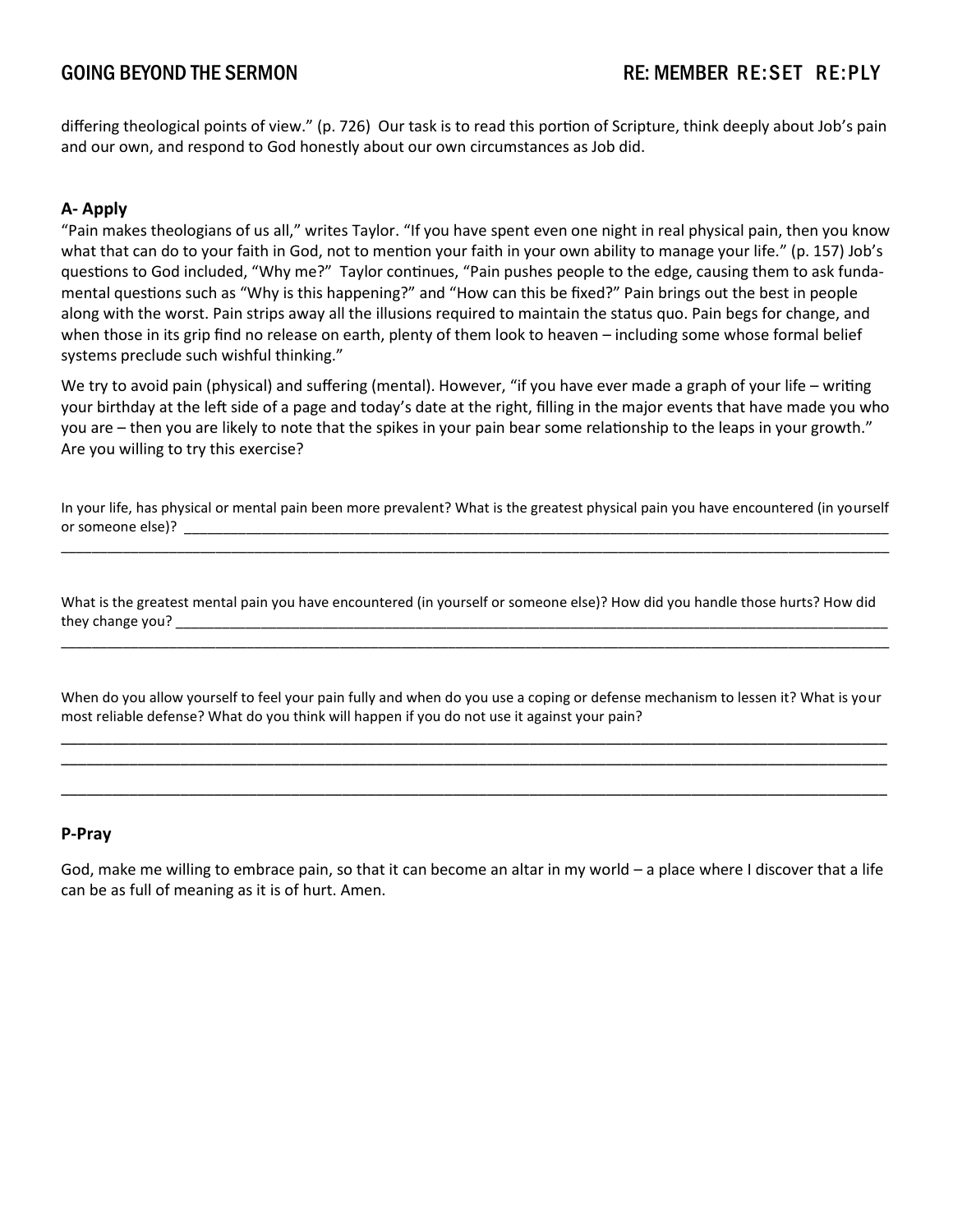## OCTOBER 17, 2021 THE PRACTICE OF TEMPERED RESILIENCE

### **BIBLE S.W.A.P.**

#### **S—Scripture: Isaiah 40:3-5**

A voice cries out: "In the wilderness prepare the way of the LORD, make straight in the desert a highway for our God. **4** Every valley shall be lifted up, and every mountain and hill be made low; the uneven ground shall become level, and the rough places a plain. <sup>5</sup> Then the glory of the LORD shall be revealed,

 and all people shall see it together, for the mouth of the LORD has spoken."

#### **Notes:**

#### **W-What Does it Mean and What Can I Obey?**

Isaiah spoke words of hope to a people in exile. Now, in this portion of prophecy, the Lord's plans to restore Zion and bring the people home from exile are being realized. The time is coming when the passage through the wilderness to the land of Israel will be made clear, smooth, and straight. God's presence will be made known there, in the wilderness, for all to see. Again. As it was during the Exodus.

**\_\_\_\_\_\_\_\_\_\_\_\_\_\_\_\_\_\_\_\_\_\_\_\_\_\_\_\_\_\_\_\_\_\_\_\_\_\_\_\_\_\_\_\_\_\_\_\_\_\_\_\_\_\_\_\_\_\_\_\_\_\_\_\_\_\_\_\_\_\_\_\_\_\_\_\_\_\_\_\_\_\_\_\_\_\_\_\_\_ \_\_\_\_\_\_\_\_\_\_\_\_\_\_\_\_\_\_\_\_\_\_\_\_\_\_\_\_\_\_\_\_\_\_\_\_\_\_\_\_\_\_\_\_\_\_\_\_\_\_\_\_\_\_\_\_\_\_\_\_\_\_\_\_\_\_\_\_\_\_\_\_\_\_\_\_\_\_\_\_\_\_\_\_\_\_\_\_\_ \_\_\_\_\_\_\_\_\_\_\_\_\_\_\_\_\_\_\_\_\_\_\_\_\_\_\_\_\_\_\_\_\_\_\_\_\_\_\_\_\_\_\_\_\_\_\_\_\_\_\_\_\_\_\_\_\_\_\_\_\_\_\_\_\_\_\_\_\_\_\_\_\_\_\_\_\_\_\_\_\_\_\_\_\_\_\_\_\_ \_\_\_\_\_\_\_\_\_\_\_\_\_\_\_\_\_\_\_\_\_\_\_\_\_\_\_\_\_\_\_\_\_\_\_\_\_\_\_\_\_\_\_\_\_\_\_\_\_\_\_\_\_\_\_\_\_\_\_\_\_\_\_\_\_\_\_\_\_\_\_\_\_\_\_\_\_\_\_\_\_\_\_\_\_\_\_\_\_ \_\_\_\_\_\_\_\_\_\_\_\_\_\_\_\_\_\_\_\_\_\_\_\_\_\_\_\_\_\_\_\_\_\_\_\_\_\_\_\_\_\_\_\_\_\_\_\_\_\_\_\_\_\_\_\_\_\_\_\_\_\_\_\_\_\_\_\_\_\_\_\_\_\_\_\_\_\_\_\_\_\_\_\_\_\_\_\_\_ \_\_\_\_\_\_\_\_\_\_\_\_\_\_\_\_\_\_\_\_\_\_\_\_\_\_\_\_\_\_\_\_\_\_\_\_\_\_\_\_\_\_\_\_\_\_\_\_\_\_\_\_\_\_\_\_\_\_\_\_\_\_\_\_\_\_\_\_\_\_\_\_\_\_\_\_\_\_\_\_\_\_\_\_\_\_\_\_\_ \_\_\_\_\_\_\_\_\_\_\_\_\_\_\_\_\_\_\_\_\_\_\_\_\_\_\_\_\_\_\_\_\_\_\_\_\_\_\_\_\_\_\_\_\_\_\_\_\_\_\_\_\_\_\_\_\_\_\_\_\_\_\_\_\_\_\_\_\_\_\_\_\_\_\_\_\_\_\_\_\_\_\_\_\_\_\_\_\_**

Restoration is a central theme in this second part of Isaiah (chapters 40-55). In the midst of their return from exile, the people hear the Word of God. The people are beleaguered, unbelieving, and resistant to God – that's why they were taken into captivity. As they hear the words of God to them through Deutero-Isaiah, they hear them in light of their apostasy. And so must we. "The degree to which he (the modern reader) hears the Word of God addressed to Israel through these pages is therefore bound up with his degree of awareness of his own apostasy, and with his acceptance of the forgiving and renewing love of God that the (scriptures) reveal. Isaiah 40 – 55 "constitute revelation of the very mind of the living God." (From the Introduction of *Servant Theology* by George A.F. Knight, pp. 1-5)

#### **A-Apply**

Tod Bolsinger, our guest preacher and author of *Tempered Resilience* writes: "To temper describes the process of heating, holding, hammering, cooling, and reheating that adds stress to raw iron until it becomes a glistening knife blade or chisel tip." When reflection and relationships are combined into a life of deliberate practice, leaders become both stronger and more flexible. As a result, these resilient leaders are able to offer greater wisdom and skill to the organizations they serve.

The people of Israel, in the experience of exile, had been tempered. As a result, they were not the same. Their homes, life practices, relationships with extended family, and with society had changed. They practiced their faith in new ways – at the direction and encouragement of God through the guidance of the prophets.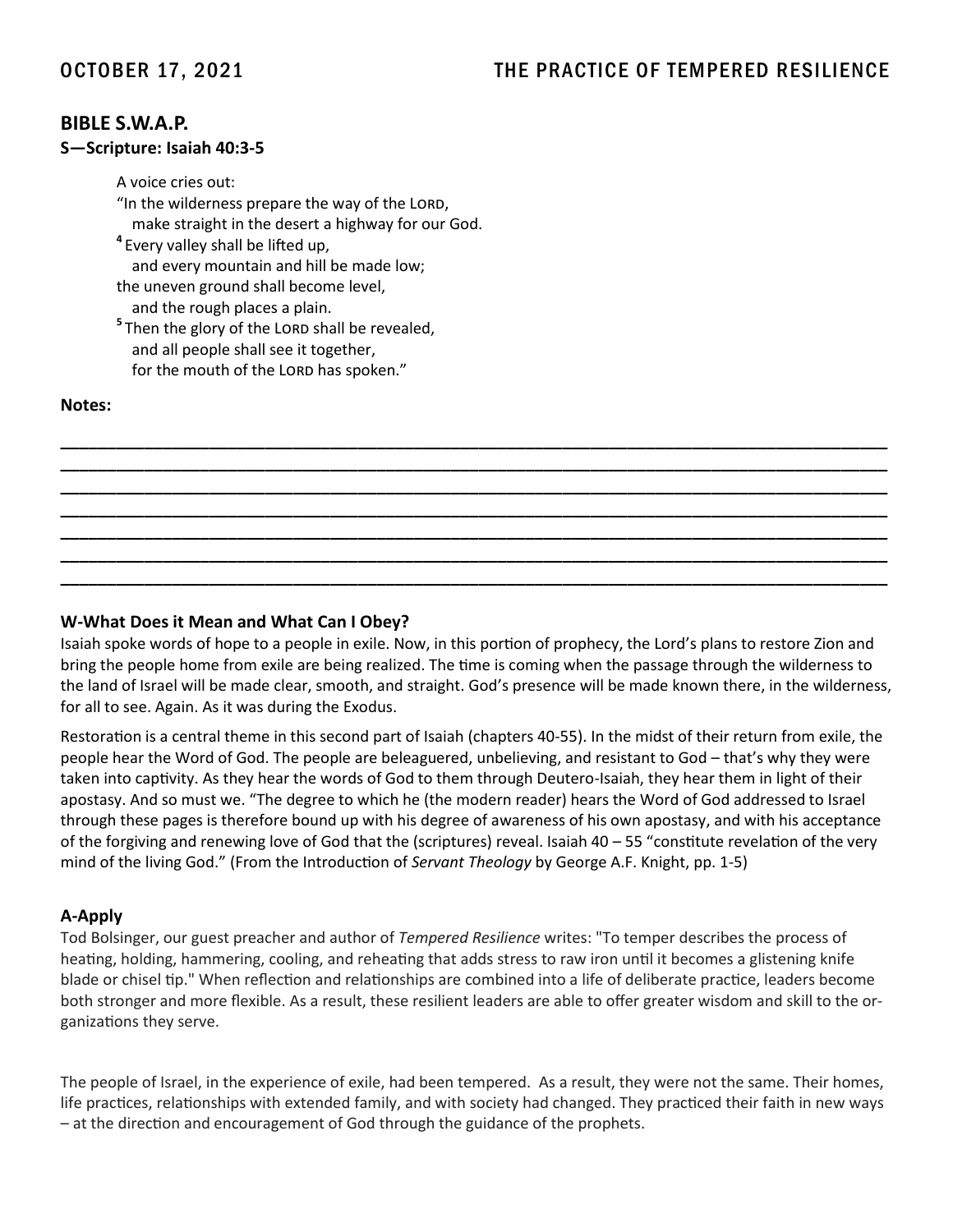Do you sense such a change in your life? If so, what is different for you?

What part of the tempering process – heating, holding, hammering, cooling, or reheating – describes your current state? How are you responding to the stress you are currently under?

\_\_\_\_\_\_\_\_\_\_\_\_\_\_\_\_\_\_\_\_\_\_\_\_\_\_\_\_\_\_\_\_\_\_\_\_\_\_\_\_\_\_\_\_\_\_\_\_\_\_\_\_\_\_\_\_\_\_\_\_\_\_\_\_\_\_\_\_\_\_\_\_\_\_\_\_\_\_\_\_\_\_\_\_\_\_\_\_\_\_\_\_\_\_\_\_\_ \_\_\_\_\_\_\_\_\_\_\_\_\_\_\_\_\_\_\_\_\_\_\_\_\_\_\_\_\_\_\_\_\_\_\_\_\_\_\_\_\_\_\_\_\_\_\_\_\_\_\_\_\_\_\_\_\_\_\_\_\_\_\_\_\_\_\_\_\_\_\_\_\_\_\_\_\_\_\_\_\_\_\_\_\_\_\_\_\_\_\_\_\_\_\_\_\_ \_\_\_\_\_\_\_\_\_\_\_\_\_\_\_\_\_\_\_\_\_\_\_\_\_\_\_\_\_\_\_\_\_\_\_\_\_\_\_\_\_\_\_\_\_\_\_\_\_\_\_\_\_\_\_\_\_\_\_\_\_\_\_\_\_\_\_\_\_\_\_\_\_\_\_\_\_\_\_\_\_\_\_\_\_\_\_\_\_\_\_\_\_\_\_\_\_

\_\_\_\_\_\_\_\_\_\_\_\_\_\_\_\_\_\_\_\_\_\_\_\_\_\_\_\_\_\_\_\_\_\_\_\_\_\_\_\_\_\_\_\_\_\_\_\_\_\_\_\_\_\_\_\_\_\_\_\_\_\_\_\_\_\_\_\_\_\_\_\_\_\_\_\_\_\_\_\_\_\_\_\_\_\_\_\_\_\_\_\_\_\_\_\_\_ \_\_\_\_\_\_\_\_\_\_\_\_\_\_\_\_\_\_\_\_\_\_\_\_\_\_\_\_\_\_\_\_\_\_\_\_\_\_\_\_\_\_\_\_\_\_\_\_\_\_\_\_\_\_\_\_\_\_\_\_\_\_\_\_\_\_\_\_\_\_\_\_\_\_\_\_\_\_\_\_\_\_\_\_\_\_\_\_\_\_\_\_\_\_\_\_\_ \_\_\_\_\_\_\_\_\_\_\_\_\_\_\_\_\_\_\_\_\_\_\_\_\_\_\_\_\_\_\_\_\_\_\_\_\_\_\_\_\_\_\_\_\_\_\_\_\_\_\_\_\_\_\_\_\_\_\_\_\_\_\_\_\_\_\_\_\_\_\_\_\_\_\_\_\_\_\_\_\_\_\_\_\_\_\_\_\_\_\_\_\_\_\_\_\_

What skill or wisdom have you gained as a result of undergoing pressure? Where can you see God's hand at work?

\_\_\_\_\_\_\_\_\_\_\_\_\_\_\_\_\_\_\_\_\_\_\_\_\_\_\_\_\_\_\_\_\_\_\_\_\_\_\_\_\_\_\_\_\_\_\_\_\_\_\_\_\_\_\_\_\_\_\_\_\_\_\_\_\_\_\_\_\_\_\_\_\_\_\_\_\_\_\_\_\_\_\_\_\_\_\_\_\_\_\_\_\_\_\_\_\_ \_\_\_\_\_\_\_\_\_\_\_\_\_\_\_\_\_\_\_\_\_\_\_\_\_\_\_\_\_\_\_\_\_\_\_\_\_\_\_\_\_\_\_\_\_\_\_\_\_\_\_\_\_\_\_\_\_\_\_\_\_\_\_\_\_\_\_\_\_\_\_\_\_\_\_\_\_\_\_\_\_\_\_\_\_\_\_\_\_\_\_\_\_\_\_\_\_ \_\_\_\_\_\_\_\_\_\_\_\_\_\_\_\_\_\_\_\_\_\_\_\_\_\_\_\_\_\_\_\_\_\_\_\_\_\_\_\_\_\_\_\_\_\_\_\_\_\_\_\_\_\_\_\_\_\_\_\_\_\_\_\_\_\_\_\_\_\_\_\_\_\_\_\_\_\_\_\_\_\_\_\_\_\_\_\_\_\_\_\_\_\_\_\_\_

#### **P-Pray**

Jesus, you experienced the crucible of God's love for the world in your flesh, in your sacrifice for the world's sake. Give me a desire to be shaped and formed by God into your image. I ask in Your name. Amen.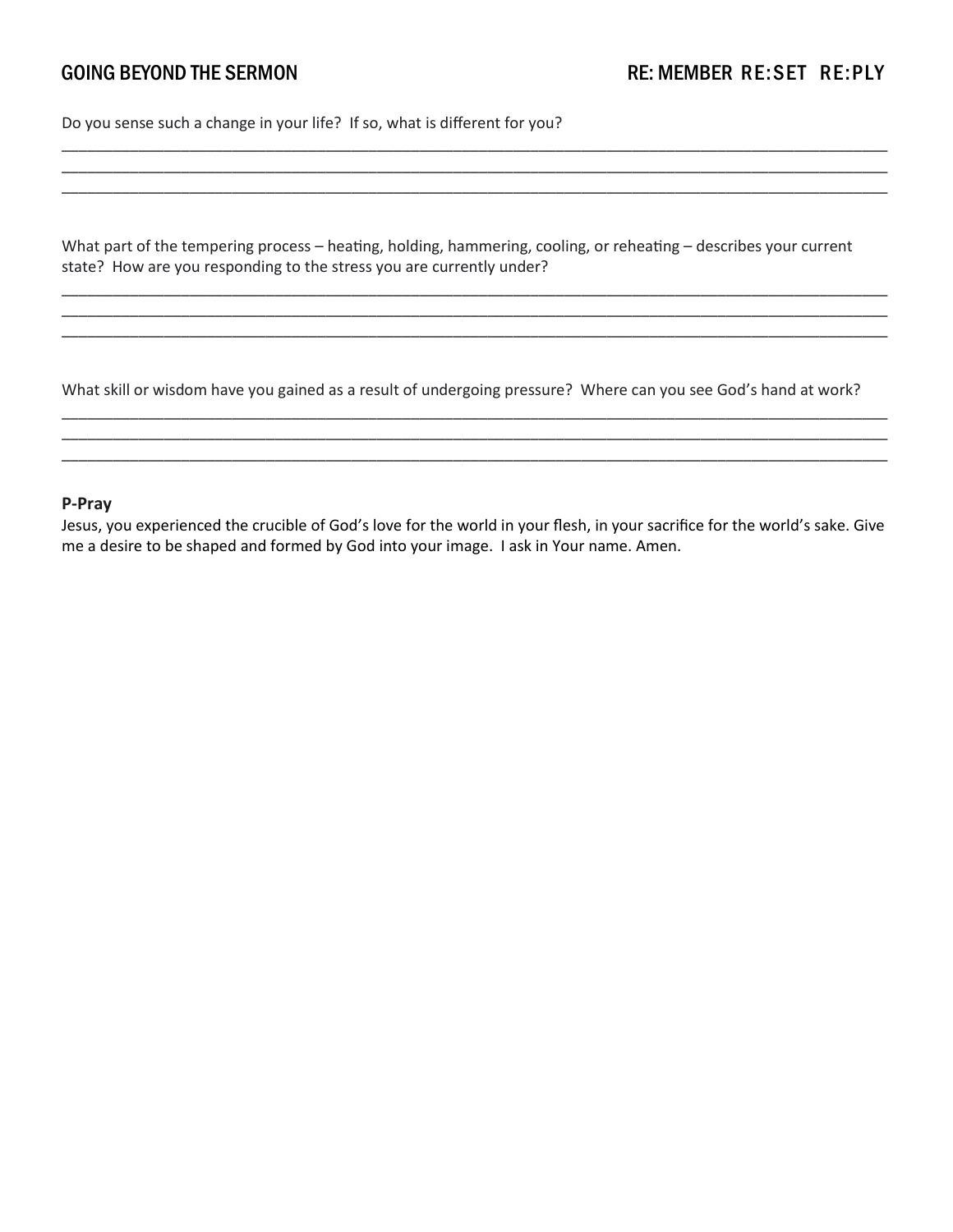### **BIBLE S.W.A.P. S—Scripture: Deuteronomy 8:1-14**

This entire commandment that I command you today you must diligently observe, so that you may live and increase, and go in and occupy the land that the LORD promised on oath to your ancestors. <sup>2</sup> Remember the long way that the LORD your God has led you these forty years in the wilderness, in order to humble you, testing you to know what was in your heart, whether or not you would keep his commandments. **<sup>3</sup>** He humbled you by letting you hunger, then by feeding you with manna, with which neither you nor your ancestors were acquainted, in order to make you understand that one does not live by bread alone, but by every word that comes from the mouth of the LORD. <sup>4</sup> The clothes on your back did not wear out and your feet did not swell these forty years. **<sup>5</sup>** Know then in your heart that as a parent disciplines a child so the LORD your God disciplines you. <sup>6</sup> Therefore keep the commandments of the LORD your God, by walking in his ways and by fearing him. <sup>7</sup> For the LORD your God is bringing you into a good land, a land with flowing streams, with springs and underground waters welling up in valleys and hills, **<sup>8</sup>** a land of wheat and barley, of vines and fig trees and pomegranates, a land of olive trees and honey, **<sup>9</sup>** a land where you may eat bread without scarcity, where you will lack nothing, a land whose stones are iron and from whose hills you may mine copper. **<sup>10</sup>** You shall eat your fill and bless the LORD your God for the good land that he has given you.

<sup>11</sup> Take care that you do not forget the LORD your God, by failing to keep his commandments, his ordinances, and his statutes, which I am commanding you today. **<sup>12</sup>**When you have eaten your fill and have built fine houses and live in them, **<sup>13</sup>** and when your herds and flocks have multiplied, and your silver and gold is multiplied, and all that you have is multiplied, <sup>14</sup> then do not exalt yourself, forgetting the LORD your God, who brought you out of the land of Egypt, out of the house of slavery.

**\_\_\_\_\_\_\_\_\_\_\_\_\_\_\_\_\_\_\_\_\_\_\_\_\_\_\_\_\_\_\_\_\_\_\_\_\_\_\_\_\_\_\_\_\_\_\_\_\_\_\_\_\_\_\_\_\_\_\_\_\_\_\_\_\_\_\_\_\_\_\_\_\_\_\_\_\_\_\_\_\_\_\_\_\_\_\_\_\_ \_\_\_\_\_\_\_\_\_\_\_\_\_\_\_\_\_\_\_\_\_\_\_\_\_\_\_\_\_\_\_\_\_\_\_\_\_\_\_\_\_\_\_\_\_\_\_\_\_\_\_\_\_\_\_\_\_\_\_\_\_\_\_\_\_\_\_\_\_\_\_\_\_\_\_\_\_\_\_\_\_\_\_\_\_\_\_\_\_ \_\_\_\_\_\_\_\_\_\_\_\_\_\_\_\_\_\_\_\_\_\_\_\_\_\_\_\_\_\_\_\_\_\_\_\_\_\_\_\_\_\_\_\_\_\_\_\_\_\_\_\_\_\_\_\_\_\_\_\_\_\_\_\_\_\_\_\_\_\_\_\_\_\_\_\_\_\_\_\_\_\_\_\_\_\_\_\_\_ \_\_\_\_\_\_\_\_\_\_\_\_\_\_\_\_\_\_\_\_\_\_\_\_\_\_\_\_\_\_\_\_\_\_\_\_\_\_\_\_\_\_\_\_\_\_\_\_\_\_\_\_\_\_\_\_\_\_\_\_\_\_\_\_\_\_\_\_\_\_\_\_\_\_\_\_\_\_\_\_\_\_\_\_\_\_\_\_\_ \_\_\_\_\_\_\_\_\_\_\_\_\_\_\_\_\_\_\_\_\_\_\_\_\_\_\_\_\_\_\_\_\_\_\_\_\_\_\_\_\_\_\_\_\_\_\_\_\_\_\_\_\_\_\_\_\_\_\_\_\_\_\_\_\_\_\_\_\_\_\_\_\_\_\_\_\_\_\_\_\_\_\_\_\_\_\_\_\_ \_\_\_\_\_\_\_\_\_\_\_\_\_\_\_\_\_\_\_\_\_\_\_\_\_\_\_\_\_\_\_\_\_\_\_\_\_\_\_\_\_\_\_\_\_\_\_\_\_\_\_\_\_\_\_\_\_\_\_\_\_\_\_\_\_\_\_\_\_\_\_\_\_\_\_\_\_\_\_\_\_\_\_\_\_\_\_\_\_ \_\_\_\_\_\_\_\_\_\_\_\_\_\_\_\_\_\_\_\_\_\_\_\_\_\_\_\_\_\_\_\_\_\_\_\_\_\_\_\_\_\_\_\_\_\_\_\_\_\_\_\_\_\_\_\_\_\_\_\_\_\_\_\_\_\_\_\_\_\_\_\_\_\_\_\_\_\_\_\_\_\_\_\_\_\_\_\_\_**

#### **Notes:**

#### **W-What Does it Mean and What Can I Obey?**

This passage is a warning from Moses to the people of God that success in the land of Canaan can tempt them to forget the wilderness lesson of complete dependence on God. He reminds them that God deliberately humbled them "the long way." He allowed them to experience hunger, so they would depend on God for food. Their clothes never wore out nor did their feet swell – these blessings came from God. God disciplined them with suffering, yet He loved them as a parent loves a child.

They have received God's Word – the commandments and ordinances and statutes – and that Word is to be their daily bread. Moses tells the people that forgetting God's laws and failing to observe and obey them is tantamount to forgetting the Lord. Following the law is an act of obedience and an act of self-care. Verse 16 says, "He made water flow for you from flint rock, and fed you in the wilderness with manna that our ancestors did not know, to humble you and to test you, *and in the end to do you good.* God's goodness is at the heart of God's provision.

Furthermore, this passage is a warning about the peril of prosperity. After their lean years, the Israelites settled in Canaan and flourished there. They ate their fill, built fine houses, and owned flocks that multiplied. Their wealth grew. And it is there, in plenty, that Moses urges them "do not exalt yourself, forgetting the Lord your God . . . if you do for-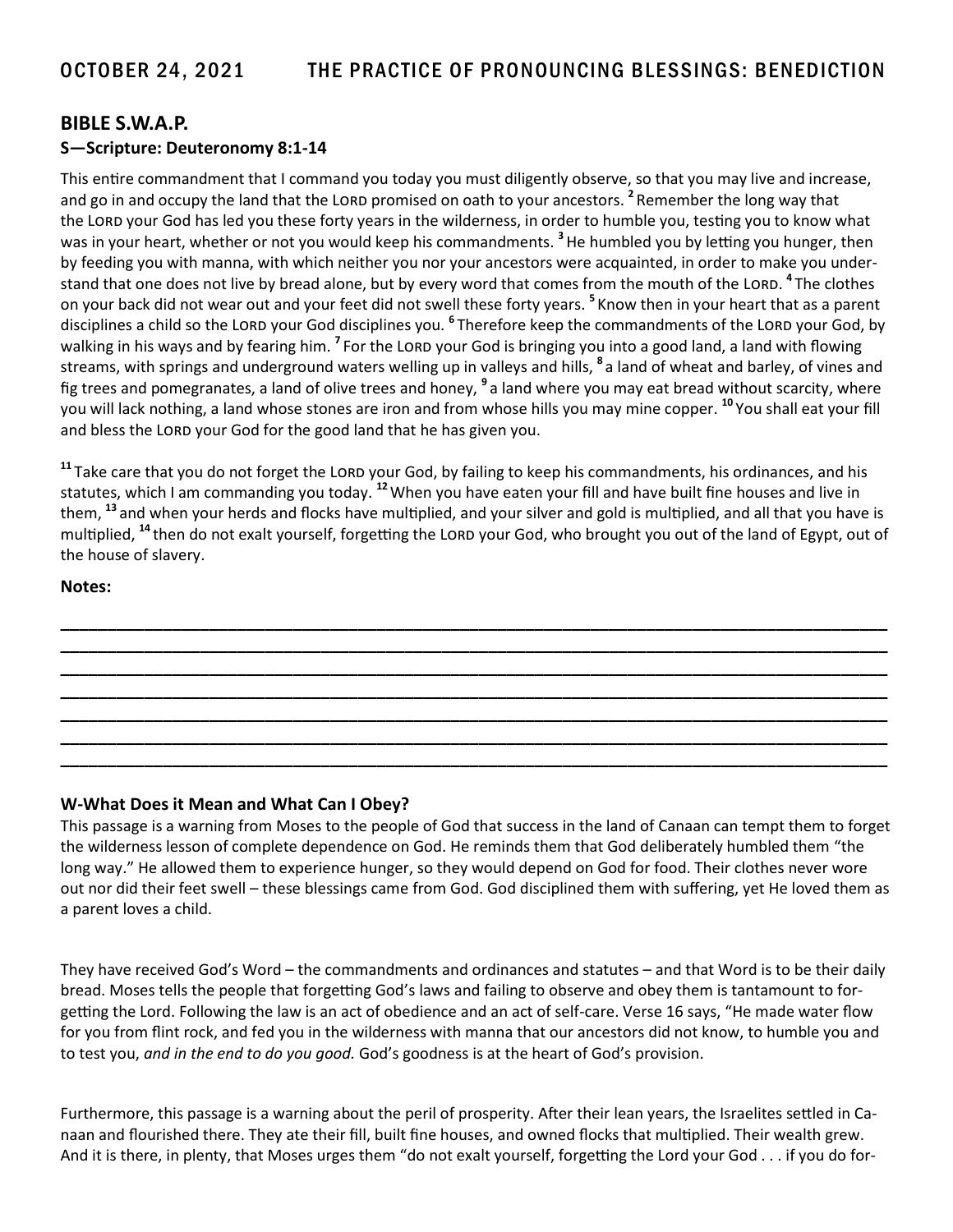get . . . and follow other gods to serve and worship them, I solemnly warn you today that you shall surely perish . . . because you would not obey the voice of the Lord your God." (See vv. 11-20)

### **A-Apply**

The writer of Deuteronomy reminds the Israelites of past blessings and promises more blessings to come. The purpose of all these pronouncements is so that the people will bless (worship and praise) God. (v. 10) We have opportunity to do the same for the people in our midst. Barbara Brown Taylor, in *An Altar in the World*, writes, "To pronounce a blessing on something is to see it from the divine perspective. To pronounce a blessing is to participate in God's own initiative. To pronounce a blessing is to share god's own audacity. This may be why blessing prayers make some people uncomfortable." (p. 206) She goes on to tell stories from her experiences as a parish priest that confirm for her that church people need to hear a human voice pronouncing God's blessing on us the same way we need food and water. "They could feel it when a blessing landed on them, like warm oil poured on their crowns of their heads."

On what occasions in your life have you been formally blessed? How did you feel in the moment and what does that blessing mean to you now?

\_\_\_\_\_\_\_\_\_\_\_\_\_\_\_\_\_\_\_\_\_\_\_\_\_\_\_\_\_\_\_\_\_\_\_\_\_\_\_\_\_\_\_\_\_\_\_\_\_\_\_\_\_\_\_\_\_\_\_\_\_\_\_\_\_\_\_\_\_\_\_\_\_\_\_\_\_\_\_\_\_\_\_\_\_\_\_\_\_\_\_\_\_\_\_ Are you comfortable saying blessings on things or people or would you rather excuse yourself from the task? Why? \_\_\_\_\_\_\_\_\_\_\_\_\_\_\_\_\_\_\_\_\_\_\_\_\_\_\_\_\_\_\_\_\_\_\_\_\_\_\_\_\_\_\_\_\_\_\_\_\_\_\_\_\_\_\_\_\_\_\_\_\_\_\_\_\_\_\_\_\_\_\_\_\_\_\_\_\_\_\_\_\_\_\_\_\_\_\_\_\_\_\_\_\_\_

\_\_\_\_\_\_\_\_\_\_\_\_\_\_\_\_\_\_\_\_\_\_\_\_\_\_\_\_\_\_\_\_\_\_\_\_\_\_\_\_\_\_\_\_\_\_\_\_\_\_\_\_\_\_\_\_\_\_\_\_\_\_\_\_\_\_\_\_\_\_\_\_\_\_\_\_\_\_\_\_\_\_\_\_\_\_\_\_\_\_\_\_\_\_

Is there something or someone in your life you feel might need to be blessed—even if it's something sad or makes you uncomfortable? What is it? What would you say to it or them if given the chance to bless it?

\_\_\_\_\_\_\_\_\_\_\_\_\_\_\_\_\_\_\_\_\_\_\_\_\_\_\_\_\_\_\_\_\_\_\_\_\_\_\_\_\_\_\_\_\_\_\_\_\_\_\_\_\_\_\_\_\_\_\_\_\_\_\_\_\_\_\_\_\_\_\_\_\_\_\_\_\_\_\_\_\_\_\_\_\_\_\_\_\_\_\_\_\_\_\_\_\_\_\_\_\_\_\_\_\_\_\_ \_\_\_\_\_\_\_\_\_\_\_\_\_\_\_\_\_\_\_\_\_\_\_\_\_\_\_\_\_\_\_\_\_\_\_\_\_\_\_\_\_\_\_\_\_\_\_\_\_\_\_\_\_\_\_\_\_\_\_\_\_\_\_\_\_\_\_\_\_\_\_\_\_\_\_\_\_\_\_\_\_\_\_\_\_\_\_\_\_\_\_\_\_\_\_\_\_\_\_\_\_\_\_\_\_\_\_

#### **P- Prayer**

#### **Begin your prayer time each day this week by blessing God, in the Jewish tradition.**

Blessed are you, Lord our God, King of the Universe, by whose word all things come into being."

Blessed are you, Lord our God, King of the Universe, who has made the works of creation."

Blessed are you, Lord our God, King of the Universe, who feeds all living things."

## Share Going Beyond the Sermon with Others

Have you considered sharing your personal Bible study experiences with others? Going Beyond the Sermon notes and the Bible S.W.A.P. study method works well with a small group. Just send the notes to a few friends and arrange a time to get together in person or online to share your insights.

> If you need suggestions for starting a group, contact Teresa Rossy, trossy@chapelwood.org or (713) 354-4407.

We have other tools and resources on our web site at [www.chapelwood.org/mynextstep.](https://www.chapelwood.org/sanctuary/mynextstep/)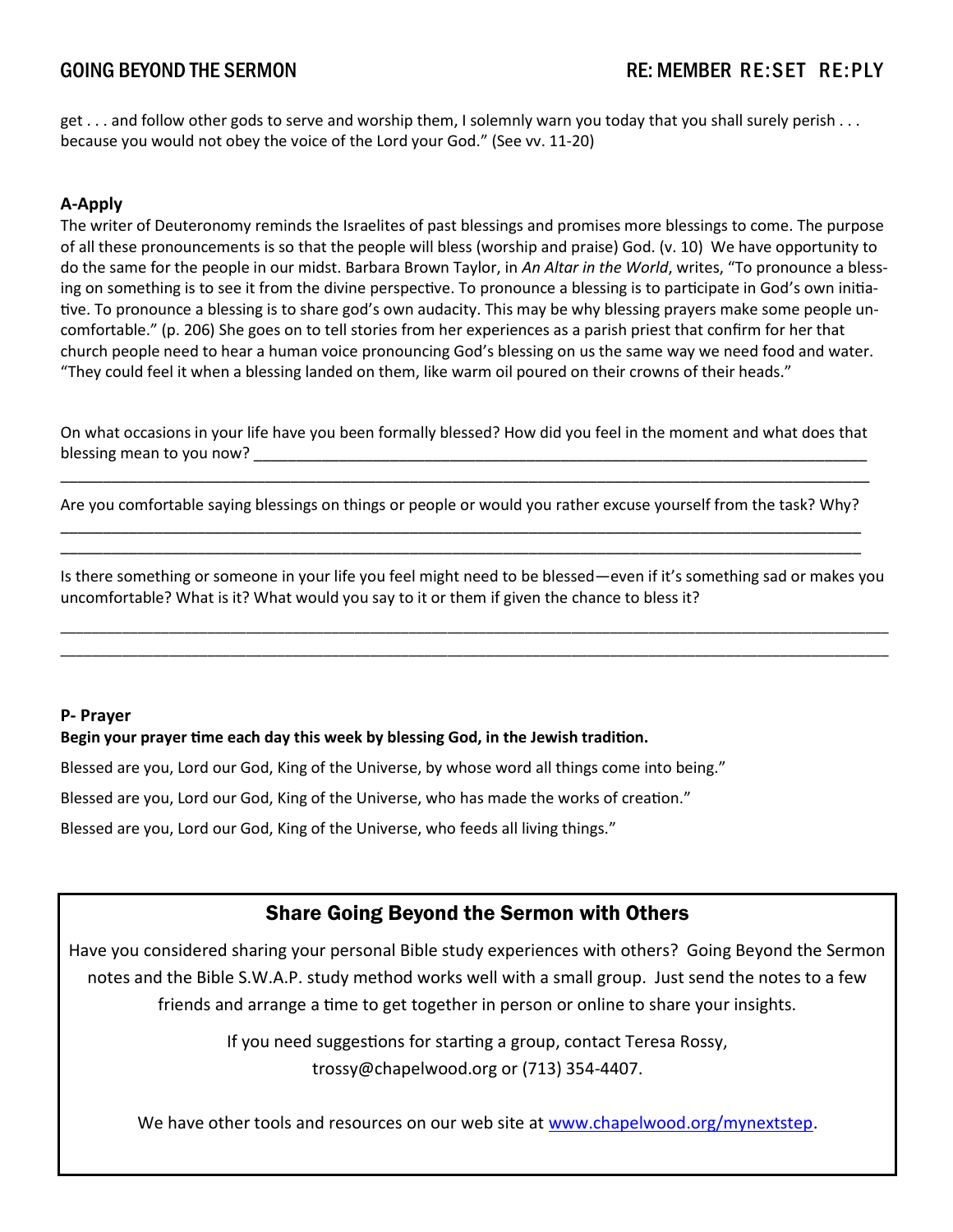## JOIN US ON SUNDAY MORNINGS FOR WORSHIP, FELLOWSHIP AND STUDY

## **Adult Sunday Morning Classes**

## **9:45 a.m.**

**A Place for YOU Singles**, 60s +, LC201 and Zoom **Candlelighters**, 80s+, Fireside Room and Zoom **Discovery**, 40s-60s, W203 **Encouragers**, 50s-70s, LC 214-215 **Fellowship**, 60s-80s, W101-102 and Zoom **Genesis**, 50s+, East Rooms and Zoom **Good News**, 60s-70s, Conference Room **New The Crossing**, All Ages, Fellowship Hall **New Modern Family**, Parents of All Ages, Courtyard Room **New Adult Sunday Group**, Fountain Hallway and LC202 (forming now) **Pathfinders**, 60s-70s, W104 and Zoom **Singles Journey**, 50s +, W202 and Zoom **New Sunday Morning Roundtable**, W201 (forming now) **Women's Perspective**, Women of All Ages, W103 and Zoom **New Young Adults**, 20s to early 30s, YB101

## **11:00 a.m.**

**Common Thread**, 30s-50s, LC204 (meeting dates 10/24 & 11/14) **Faith & Life**, 50s +, LC211-212

**Scan the QR code for more information on the web**

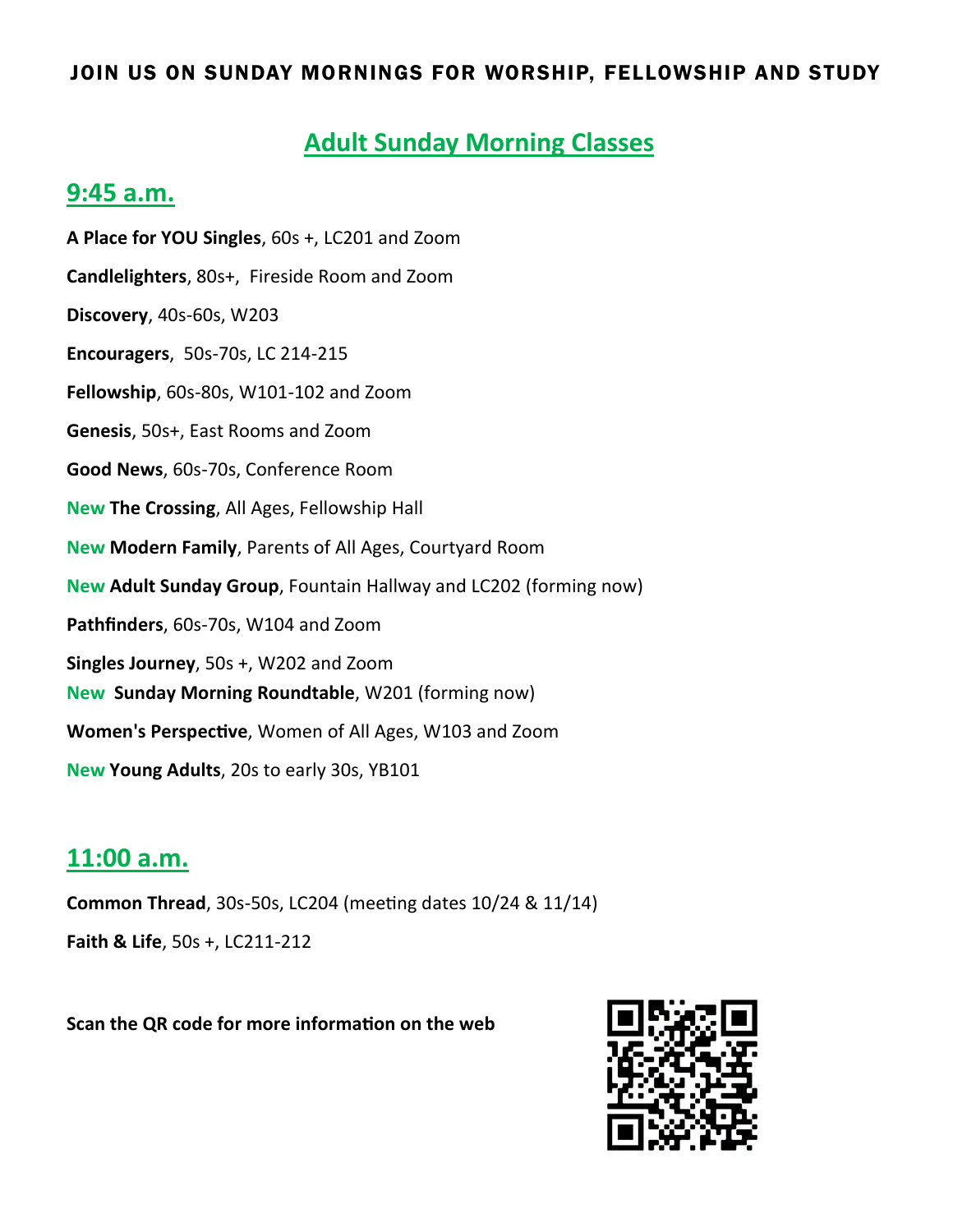## **Fall Weekday Studies**

## **Monday**

Monday Morning in the Word: Book of Romans with Rev. Tammy Heinrich 10:00 a.m.-11:30 a.m., LC211-212 and Zoom

Women's Lunch study: The Cry of the Soul with Women's Ministry Director Nicole Nehring 12:15p.m.-1:30 p.m., LC201

## **Tuesday**

Men's Prayer Breakfast and Golf, with Dr. Wick Stuckey 7:00 a.m.-8:00 a.m., Fellowship Hall,  $2^{nd}/4^{th}$  Tuesdays Faithful and Inclusive with Walt Agnew 7:00—8:15 p.m., Fireside Room (begins Oct. 12)

## **Wednesday**

Old Testament Bible study of books of Joshua—Daniel with Rev. Andy Noel and Al Hoppe 6:30 p.m.-8:00 p.m., East Rooms and Zoom

Women's Evening study: Cry of the Soul with Women's Ministry Director Nicole Nehring 6:30 p.m.-8:30 p.m., LC201

Men's Wednesday Night study with Men's Ministry Director Chris Ferguson 7:30 p.m.- 8:10 p.m., Fireside Room and Zoom (begins Oct. 6)

## **Thursday**

Men's Breakfast Study with Rev. Andy Noel 7:00 a.m.—8:15 a.m., Fellowship Hall and Zoom, ongoing Joy of the Lord Women's Bible Study: Books of John with Amy Eggert and Small Group Leaders 9:30 a.m.—11:30 a.m., various rooms and Zoom Pastors Bible Study with Rev. Josef Klam 10:00 a.m.- 11:30 a.m., Fireside Room and Zoom *An Altar in the World* Book Study with Rev. Rachel Sciretti 10:00 a.m.—11:00 a.m. **Zoom only** Second Touch Spiritual Formation Group 10:30 a.m.-12:00 p.m., W201 and Zoom

## **Friday**

Hitchhiker's Guide to the Bible with Dr. Matt Russell 12:00 p.m.-1:00 p.m., **Zoom only**